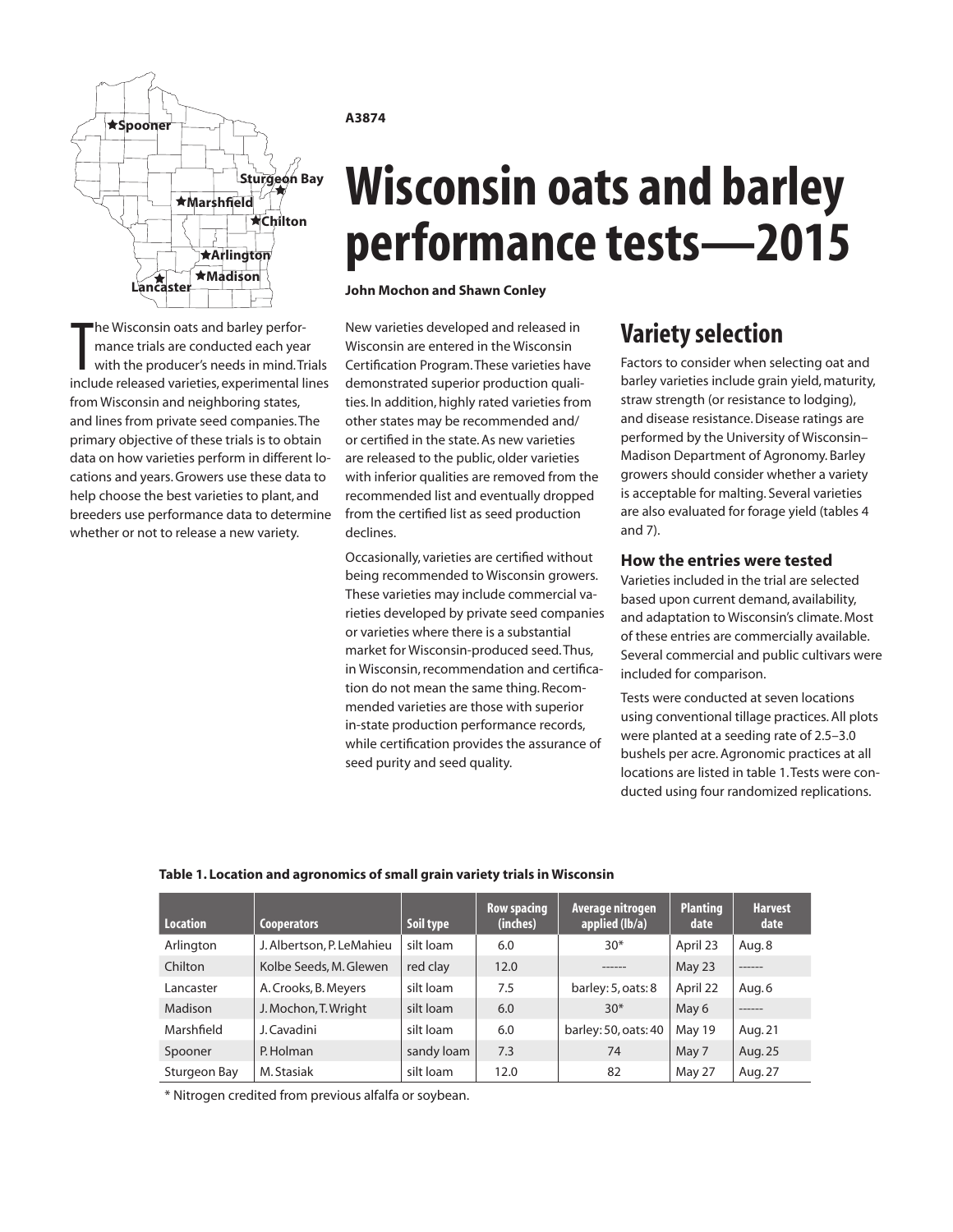## **Growing conditions**

**2014 season.** Wisconsin oats production is estimated at 8.68 million bushels, up 27% from last year's record low. Area seeded to oats, at 255,000 acres, and harvested area, at 140,000 acres, continue the overall downward trend in oats acreage. The last four years have seen the lowest planted and harvested acreage totals on record. Oats yield, at 62 bushels per acre, is down three bushels from last year.

Wisconsin barley production, at 752 thousand bushels, is down 4% from last year and the third lowest on record. Planted acreage, at 26,000, is the lowest in more than 30 years. Barley harvested area, at 16,000 acres, is unchanged from last year. Barley yield, at 47 bushels per acre, is down two bushels from last year.

**2013 season.** Wisconsin oats production was at 6.83 million bushels produced, down 12% from 2012. This was the lowest production since record keeping began in 1866. The 2013 oat yield was 65.0 bushels per acre, up five bushels from the previous year. Planted acres totaled 255,000 in 2013, up 16% from 2012. There were 105,000 acres harvested, a decrease of 25,000 acres from the previous year.

Wisconsin barley production was 784,000 bushels in 2013, up 19% from 2012. Yield was 49 bushels per acre, up five bushels from the previous year. Area planted to barley was 33,000 acres, unchanged from last year, while 16,000 acres were harvested, which was an increase of 1,000 acres from 2012.

Source: USDA National Agricultural Statistics Service, [www.nass.usda.gov](http://www.nass.usda.gov).

# **How performance was measured**

**Yield:** After threshing, grain was weighed and yield was determined using a conversion formula. Yields are reported in bushels per acre at 8% moisture content. There are 32 and 48 pounds per bushel for oats and barley, respectively.

**Lodging:** Lodging is measured in percent. Values are rounded to whole numbers (1=none, 100=severe).

**Test weight:** Test weights were measured using a Toledo Model 3111 test weighting scale.

# **Licensed varieties**

The Wisconsin Agricultural Experiment Station and/or the UW–Madison Department of Agronomy has granted sole authority to the Wisconsin Crop Improvement Association to issue formal licenses for the production of certified seed of Kewaunee barley; Spooner rye; and Badger, Dane, ForagePlus, Gem, and Vista oats. The Wisconsin Alumni Research Foundation has granted sole authority to the Wisconsin Crop Improvement Association to issue formal licenses for the production of certified seed of Drumlin, Esker, Kame, Moraine, and Ron oats. These grants of sole authority are intended to reinforce Plant Variety Protection (PVP) regulations and to generate research and development funds for the Wisconsin small-grain breeding program. These varieties are PVP-protected and a license is required for seed production. Each bag of seed will have a special red and white PVP/Licensed Variety tag attached or preprinted on the bag.

# **Testing agencies**

The small grain variety tests were conducted by the Department of Agronomy, College of Agricultural and Life Sciences, University of Wisconsin–Madison in cooperation and with support from the Wisconsin Crop Improvement Association.

# **Additional information**

Check the following publications for additional information on small grain production and seed availability. All are updated annually.

- *• Wisconsin Winter Wheat Performance Tests*  (A3868), available at [learningstore.uwex.edu](http://learningstore.uwex.edu)
- *• Pest Management in Wisconsin Field Crops* (A3646), available at [learningstore.uwex.edu](http://learningstore.uwex.edu)
- *• The Wisconsin Certified Seed Directory*, available at wcia.wisc.edu

For information on seed availability of public varieties, contact:

Wisconsin Crop Improvement Association 554 Moore Hall 1575 Linden Drive Madison, WI 53706 (608) 262-1341 [wcia.wisc.edu](http://www.wcia.wisc.edu)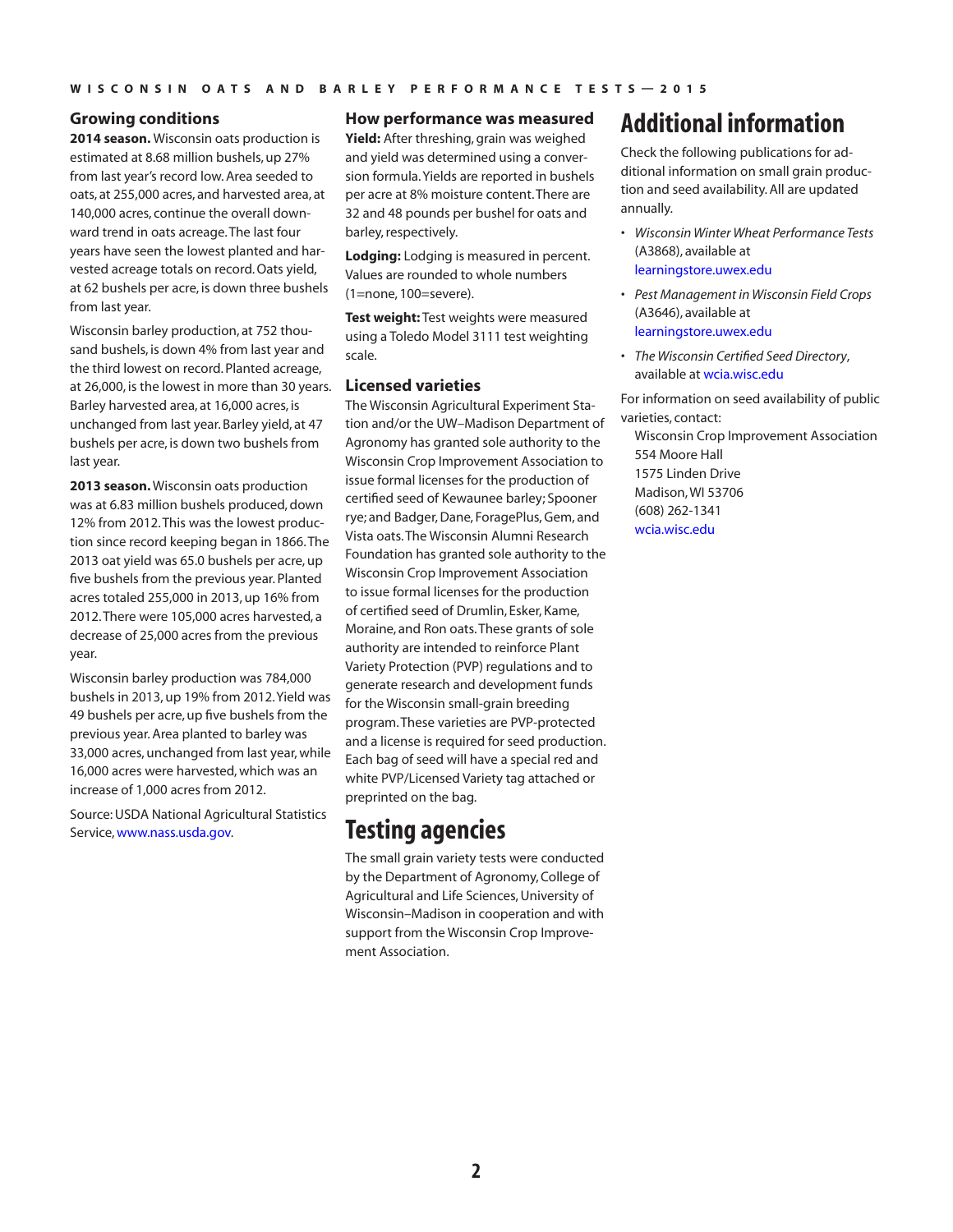### **Table 2. Oat variety descriptions**

|                              |                 |                  |                        | <b>Maturity<sup>a</sup></b> |                      |                  | <b>Test</b>                |                          | -Disease resistance <sup>d</sup> - |                          |               |              |                         |                                      |               |
|------------------------------|-----------------|------------------|------------------------|-----------------------------|----------------------|------------------|----------------------------|--------------------------|------------------------------------|--------------------------|---------------|--------------|-------------------------|--------------------------------------|---------------|
| <b>Variety</b>               | <b>Origin</b>   | Year<br>released | <b>Kernel</b><br>color | (head<br>date)              | <b>Ht</b> b<br>(in.) | Lodg-<br>ing $%$ | wt <sup>c</sup><br>(lb/bu) | <b>Kernel</b><br>protein | <b>Crown</b><br>rust               | <b>Stem</b><br>rust      | Sep-<br>toria | <b>Smut</b>  | <b>BYDV<sup>e</sup></b> | Licensed/<br><b>PVP</b> <sup>f</sup> | Wis.<br>cert. |
| <b>RECOMMENDED VARIETIES</b> |                 |                  |                        |                             |                      |                  |                            |                          |                                    |                          |               |              |                         |                                      |               |
| <b>Badger</b>                | Wisconsin       | 2010             | yellow                 | $6 - 23$                    | 32                   | med              | 35.9                       | med                      | $\mathsf{R}$                       | $\mathsf{R}$             | <b>IR</b>     | $\mathsf{R}$ | $\mathsf{R}$            | yes                                  | yes           |
| Deon                         | Minnesota       | 2013             | yellow                 | $7 - 1$                     | 38                   | med              | 38.1                       | med                      | $\mathsf{R}$                       | $\overline{\phantom{a}}$ | R             | R            | R                       | yes                                  | no            |
| <b>Drumlin</b>               | Wisconsin       | 2003             | yellow                 | $6 - 30$                    | 36                   | weak             | 36.6                       | med                      | $\mathsf{R}$                       | IR                       | <b>IR</b>     | $\mathsf{R}$ | R                       | yes                                  | yes           |
| <b>Esker</b>                 | Wisconsin       | 2004             | yellow                 | $6 - 26$                    | 35                   | med              | 36.7                       | med                      | R                                  | <b>IR</b>                | IR            | R            | R                       | yes                                  | yes           |
| <b>Excel</b>                 | Indiana         | 2006             | white                  | $6 - 26$                    | 35                   | weak             | 36.3                       | med                      | R                                  | S                        | <b>IR</b>     | R            | $\mathsf{R}$            | yes                                  | QA*           |
| <b>Horsepower</b>            | S. Dakota       | 2012             | white                  | $6 - 26$                    | 33                   | weak             | 38.5                       | med                      | R                                  | R                        | IR            | R            | R                       | yes                                  | no            |
| <b>Newburg</b>               | N. Dakota       | 2011             | white                  | $6 - 30$                    | 41                   | weak             | 37.8                       | med                      | R                                  | $\mathsf{R}$             | <b>IR</b>     | R            | R.                      | yes                                  | no            |
| Ron                          | Wisconsin       | 2014             | yellow                 | $6 - 29$                    | 37                   | med              | 37.6                       | high                     | R                                  | $\overline{\phantom{a}}$ | R             | R            | R                       | yes                                  | yes           |
| <b>Rockford</b>              | N. Dakota       | 2008             | white                  | $7 - 1$                     | 39                   | med              | 38.0                       | med                      | $\mathsf{R}$                       | $\mathsf{R}$             | <b>IR</b>     | <b>MR</b>    | $\mathsf{R}$            | yes                                  | yes           |
| Shelby427                    | S. Dakota       | 2009             | white                  | $6 - 25$                    | 38                   | weak             | 39.1                       | med/<br>high             | $\mathsf{R}$                       | <b>MR</b>                | IR            | <b>MR</b>    | R                       | yes                                  | yes           |
| <b>Vista</b>                 | Wisconsin       | 1999             | yellow                 | $6 - 30$                    | 38                   | weak             | 35.9                       | low                      | $\mathsf{R}$                       | $\mathsf{R}$             | <b>MR</b>     | R            | <b>IR</b>               | yes                                  | yes           |
| <b>OTHER VARIETIES</b>       |                 |                  |                        |                             |                      |                  |                            |                          |                                    |                          |               |              |                         |                                      |               |
| <b>Dane</b>                  | Wisconsin       | 1990             | yellow                 | $6 - 23$                    | 34                   | weak             | 35.6                       | med                      | <b>IR</b>                          | <b>IR</b>                | S             | $\mathsf{R}$ | $\mathsf{R}$            | yes                                  | yes           |
| <b>Kame</b>                  | Wisconsin       | 2005             | yellow                 | $6 - 25$                    | 34                   | weak             | 34.4                       | med                      | R                                  | IR                       | <b>MR</b>     | R            | <b>IR</b>               | yes                                  | yes           |
| <b>Ogle</b>                  | <b>Illinois</b> | 1981             | yellow                 | $6 - 26$                    | 36                   | weak             | 35.5                       | low                      | <b>IR</b>                          | S                        | $\mathsf{S}$  | $\mathsf{S}$ | R                       | no                                   | yes           |

a Maturity (month-day) as indicated by heading date in 18 Wisconsin tests conducted 2012-2014. Varieties with generalized ratings indicate the following: early = before June 25, mid = June 25–29, late = after June 29.

b Height (inches) at maturity in 18 Wisconsin tests conducted 2012–2014. Varieties with generalized ratings indicate the following:

short =  $<$ 33 inches, med = 33-38 inches, tall =  $>$ 38 inches.

c Test weight (pounds/bushel) in 17 Wisconsin tests conducted 2012–2014. Varieties with generalized ratings indicate the following:

low = <33 lb/bu, med = 33–35 lb/bu, high = >35 lb/bu.

 $d$  Disease resistance: R = excellent resistance, IR = intermediate or very good, MR=moderate or good, S = susceptible or poor resistance.

e BYDV=Barley yellow dwarf virus or red leaf disease.

f PVP=Plant Variety Protection or licensed for seed production. A "yes" indicates that these varieties can't be grown and sold as seed without certification.

\*QA= Quality Assurance

(-) = information not available.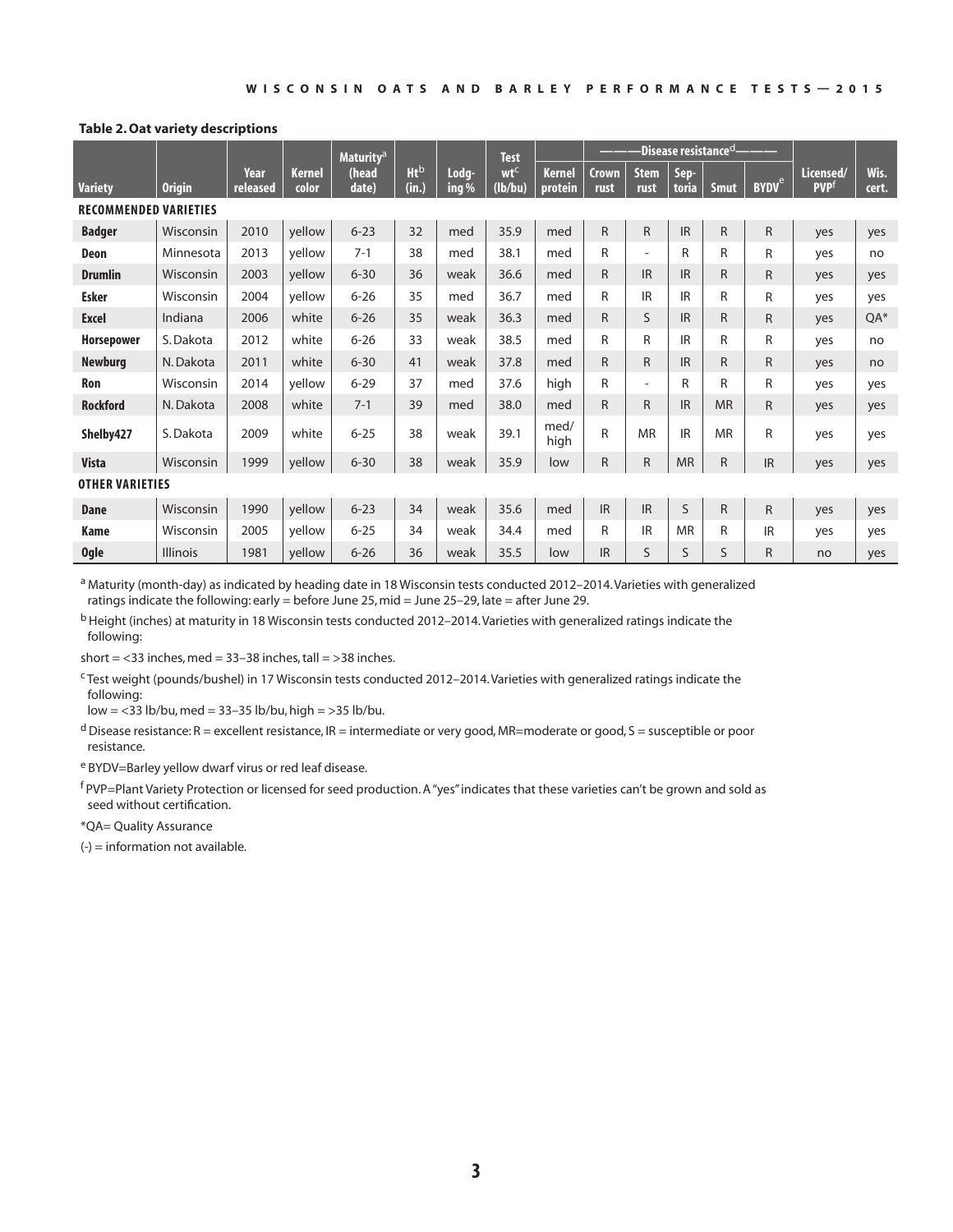|                        |                |                  | -Southern-                              |                    | -Northern-     |                   |                |                     |  |  |  |  |
|------------------------|----------------|------------------|-----------------------------------------|--------------------|----------------|-------------------|----------------|---------------------|--|--|--|--|
| <b>Variety</b>         | <b>Mean</b>    | <b>Arlington</b> | <b>Lancaster</b>                        | <b>Madison</b>     | <b>Chilton</b> | <b>Marshfield</b> | <b>Spooner</b> | <b>Sturgeon Bay</b> |  |  |  |  |
|                        |                |                  |                                         | 2014 yields (bu/a) |                |                   |                |                     |  |  |  |  |
| <b>EARLY SEASON</b>    |                |                  |                                         |                    |                |                   |                |                     |  |  |  |  |
| <b>Badger</b>          | 89             | 138              | 95                                      |                    |                | 108               | 63             | 40                  |  |  |  |  |
| Dane                   | 81             | 134              | 74                                      | -----              | -----          | 77                | 70             | 50                  |  |  |  |  |
| Kame                   | 88             | 128              | 99                                      | -----              | -----          | 94                | 59             | 59                  |  |  |  |  |
| <b>MIDSEASON</b>       |                |                  |                                         |                    |                |                   |                |                     |  |  |  |  |
| <b>Esker</b>           | $106*$         | $149*$           | $112*$                                  | $- - - - -$        | $-----1$       | 87                | $103*$         | 80                  |  |  |  |  |
| Excel                  | 94             | 139              | $110*$                                  |                    |                | 108               | 46             | 68                  |  |  |  |  |
| <b>Horsepower</b>      | $113*$         | $159*$           | $113*$                                  |                    |                | 107               | $92*$          | 96                  |  |  |  |  |
| <b>Ogle</b>            | 105            | 136              | $112*$                                  | -----              | -----          | 87                | 89*            | $101*$              |  |  |  |  |
| Ron                    |                |                  | $111*$                                  |                    |                | 132               | $101*$         | 85                  |  |  |  |  |
| Shelby427              | 100            | $155*$           | 100                                     | -----              |                | 102               | 75             | 67                  |  |  |  |  |
| <b>LATE SEASON</b>     |                |                  |                                         |                    |                |                   |                |                     |  |  |  |  |
| Deon                   |                | -----            | $125*$                                  |                    | -----          | 166               | $96*$          | $115*$              |  |  |  |  |
| <b>Drumlin</b>         | 100            | 125              | 100                                     |                    |                | 104               | 67             | $103*$              |  |  |  |  |
| <b>Newburg</b>         |                | -----            | $117*$                                  | -----              | -----          | 144               | $103*$         | $102*$              |  |  |  |  |
| <b>Rockford</b>        | $113*$         | 131              | $114*$                                  |                    |                | 133               | 70             | $118*$              |  |  |  |  |
| <b>Vista</b>           | $112*$         | 132              | $109*$                                  |                    |                | 110               | $102*$         | $109*$              |  |  |  |  |
| Mean                   | 100            | 139              | 107                                     | -----              | -----          | 111               | 81             | 85                  |  |  |  |  |
| LSD(0.05) <sup>a</sup> | 7              | 16               | 24                                      |                    |                | 19                | 21             | 18                  |  |  |  |  |
|                        |                |                  | HISTORIC YIELDS 2012-2013 yields (bu/a) |                    |                |                   |                |                     |  |  |  |  |
| <b>EARLY SEASON</b>    |                |                  |                                         |                    |                |                   |                |                     |  |  |  |  |
| <b>Badger</b>          | 92             | 138              | 120                                     | $94*$              |                | 61                | 66             | 74                  |  |  |  |  |
| Dane                   | 88             | 126              | 106                                     | 91                 | ----           | 63                | 67             | 76                  |  |  |  |  |
| Kame                   | 93             | 121              | 123                                     | 89                 | ----           | 66                | 78             | 80                  |  |  |  |  |
| <b>MIDSEASON</b>       |                |                  |                                         |                    |                |                   |                |                     |  |  |  |  |
| Esker                  | 100            | 134              | $129*$                                  | 91                 | ----           | $75*$             | 83             | 86                  |  |  |  |  |
| Excel                  | 104            | 134              | $138*$                                  | $103*$             |                | $74*$             | 91*            | 84                  |  |  |  |  |
| <b>Horsepower</b>      | 109            | 148              | $132*$                                  | $105*$             |                | 78*               | 88*            | $105*$              |  |  |  |  |
| <b>Ogle</b>            | 98             | 121              | 127                                     | 91                 | ----           | 69                | $87*$          | 92                  |  |  |  |  |
| Ron                    | 103            | 131              | $128*$                                  | $105*$             | ----           | $72*$             | $100*$         | 81                  |  |  |  |  |
| Shelby427              | 96             | 127              | 123                                     | 91                 |                | 65                | 83             | 88                  |  |  |  |  |
| <b>LATE SEASON</b>     |                |                  |                                         |                    |                |                   |                |                     |  |  |  |  |
| Deon                   | 100            | 119              | 119                                     | 88                 | ----           | $76*$             | 99*            | $96*$               |  |  |  |  |
| <b>Drumlin</b>         | 97             | 120              | 120                                     | 85                 |                | $72*$             | $91*$          | 93                  |  |  |  |  |
| <b>Newburg</b>         | 103            | 124              | 120                                     | 98*                | ----           | 80                | $100*$         | $97*$               |  |  |  |  |
| <b>Rockford</b>        | 94             | 115              | 115                                     | 83                 | ----           | $74*$             | 80             | 98*                 |  |  |  |  |
| <b>Vista</b>           | 89             | 100              | 119                                     | 79                 |                | 65                | 86*            | 86                  |  |  |  |  |
| Mean                   | 97             | 126              | 123                                     | 92                 | ----           | 71                | 86             | 88                  |  |  |  |  |
| LSD $(0.05)^a$         | $\overline{4}$ | 9                | 10                                      | 11                 | ----           | 9                 | 14             | 10                  |  |  |  |  |

#### **Table 3. Oat variety grain yield comparisons in Wisconsin**

\* Varieties not significantly different from the highest yielding variety in the trial.

a The LSD (least significant difference) figures listed under the yield columns are a statistical measure of variation within the trial. If the difference in yield of two varieties is equal to or greater than the LSD, the yields are significantly different. If the difference is less than the LSD, the yield difference may have been due to environmental factors.

(-----) = information not available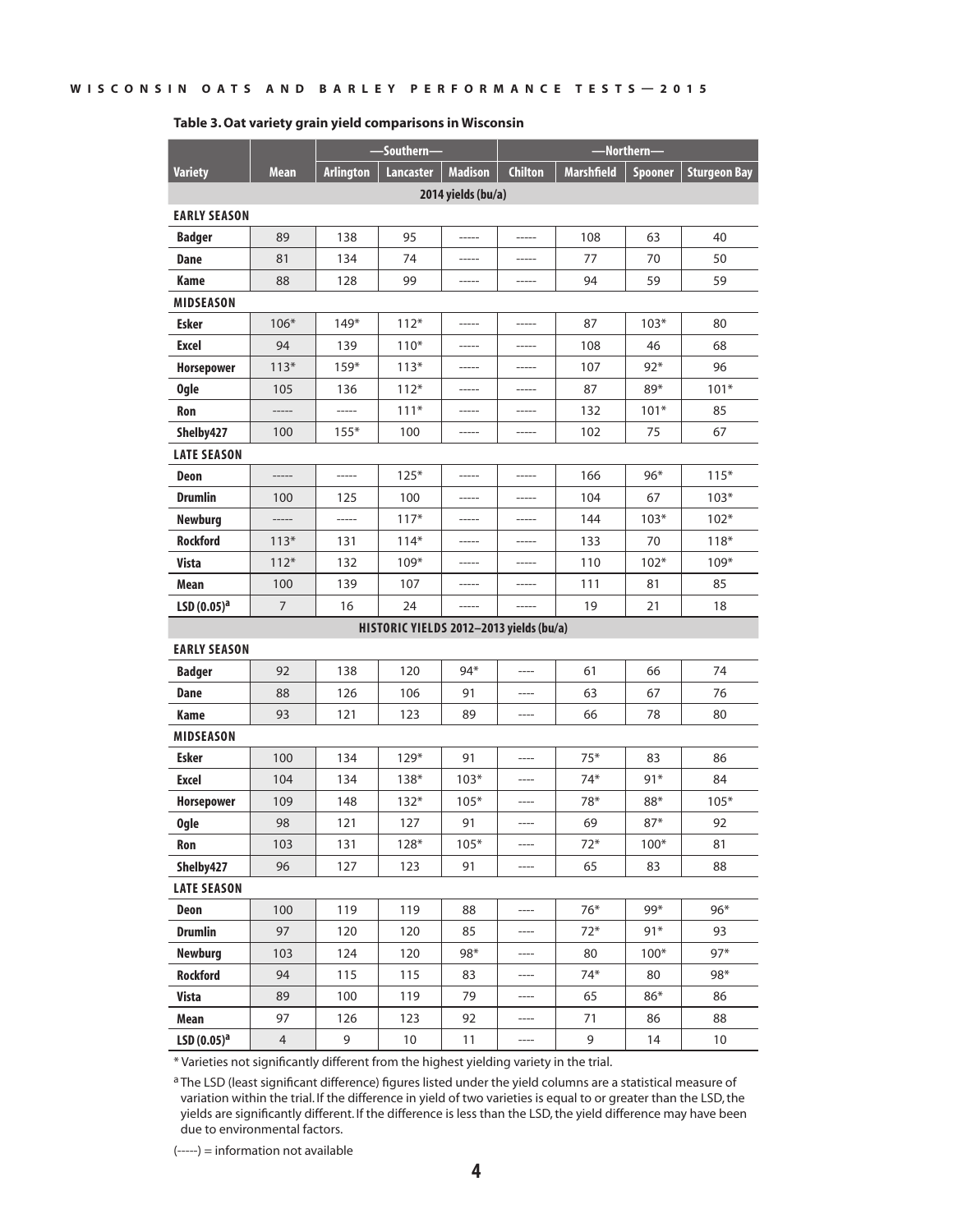|                   |                | Yield (t/a)      |             | <b>Harvest</b><br>date | <b>Crude</b>   |                  |             | <b>Harvest date</b> |  |  |
|-------------------|----------------|------------------|-------------|------------------------|----------------|------------------|-------------|---------------------|--|--|
| <b>Variety</b>    | <b>Madison</b> | <b>Arlington</b> | <b>Mean</b> | June/July              | protein $(\%)$ | RFO <sup>a</sup> | Yield (t/a) | <b>June</b>         |  |  |
|                   |                | -2014-           |             | $-2012 - 2014$         |                |                  |             |                     |  |  |
| <b>ForagePlus</b> | 2.60           | 2.90             | 2.73        | $7 - 2$                | 12.9           | 124.4            | 2.55        | $6 - 27$            |  |  |
| <b>Horsepower</b> | 1.37           | 1.81             | 1.59        | $6 - 20$               | $13.9*$        | 138.8            | 1.42        | $6 - 15$            |  |  |
| <b>Newburg</b>    | 1.88           | 2.25             | 2.06        | $6 - 26$               | $13.5*$        | 121.4            | 1.90        | $6 - 21$            |  |  |
| <b>Rockford</b>   | 2.02           | 2.20             | 2.11        | $6 - 26$               | $14.1*$        | 123.7            | 1.91        | $6 - 22$            |  |  |
| <b>Vista</b>      | 1.76           | 2.14             | 1.95        | $6 - 24$               | $14.0*$        | 119.7            | 2.08        | $6 - 20$            |  |  |
| LSD(0.05)         | 0.36           | 0.47             | 0.29        |                        | 0.83           | 5.26             | 0.17        |                     |  |  |

### **Table 4. Forage dry matter yield of spring oat varieties harvested at late boot/early heading**

 $a$  RFQ = Relative forage quality. Relative forage quality values can be used to make comparisons among varieties listed in this table, but should not be used to compare with other crops such as alfalfa.

\* Varieties not significantly different from the highest yielding variety in the trial.

### **Table 5. Barley variety descriptions**

|                              |                  | Year          |                 |                | <b>Maturity<sup>a</sup></b> |                          |                              |                               |                      |                     |               |                 | Disease resistance <sup>e</sup> |                         |               |  |  |
|------------------------------|------------------|---------------|-----------------|----------------|-----------------------------|--------------------------|------------------------------|-------------------------------|----------------------|---------------------|---------------|-----------------|---------------------------------|-------------------------|---------------|--|--|
| <b>Variety</b>               | <b>Origin</b>    | re-<br>leased | <b>Awns</b>     | <b>Quality</b> | (head<br>date)              | Ht <sup>b</sup><br>(in.) | Lodging $^\mathsf{c}$<br>(%) | Test wt $^{\rm d}$<br>(lb/bu) | <b>Crown</b><br>rust | <b>Stem</b><br>rust | Loose<br>smut | Powd.<br>mildew | <b>Spot</b><br><b>blotch</b>    | Licensed/<br><b>PVP</b> | Wis.<br>cert. |  |  |
| <b>RECOMMENDED VARIETIES</b> |                  |               |                 |                |                             |                          |                              |                               |                      |                     |               |                 |                                 |                         |               |  |  |
| Kewaunee                     | Wisconsin        | 997           | Smooth          | feed           | $6 - 24$                    | 32                       | med                          | 43.7                          | $\mathsf{R}$         | R                   | R             | <b>IR</b>       | R                               | yes                     | yes           |  |  |
| Pinnacle                     | N. Dakota        | 2008          | Smooth          | malt           | $6 - 26$                    | 31                       | strong                       | 46.4                          | R                    | R                   | R             | --              | <b>MR</b>                       | yes                     | yes           |  |  |
| Quest                        | <b>Minnesota</b> | 2010          | Smooth          | malt           | $6 - 25$                    | 32                       | med                          | 45.6                          | $\mathsf{R}$         | R                   | R             | <b>IR</b>       | R                               | yes                     | no            |  |  |
| <b>Rasmusson</b>             | Minnesota        | 2008          | Semi-<br>smooth | malt           | $6 - 24$                    | 30                       | med                          | 45.5                          | R                    | R                   | R             | IR              | R                               | yes                     | yes           |  |  |

a Maturity (month-day) as indicated by heading date in 18 Wisconsin tests conducted 2012-2014. Varieties with generalized ratings indicate the following: early = before June 24, mid = June  $24-27$ , late = after June 27.

<sup>b</sup> Height (inches) at maturity in 18 Wisconsin tests conducted 2012-2014. Varieties with generalized ratings were included in other tests and indicate the following: short =  $<$  30 inches, med = 30-36 inches, tall =  $>$  36 inches.

 $c$  Lodging: strong = < 15%, med = 15–35%, weak = > 35%.

d Test weight (pounds/bushel) in 17 Wisconsin tests conducted 2012-2014. Varieties with generalized ratings were included in other tests and indicate the following: low = < 42 lb/bu, med = 42-46 lb/bu, high = > 46 lb/bu.

 $e$  Disease resistance: R = excellent resistance, IR = intermediate or very good, MR = moderate or good, S = susceptible or poor resistance.

f PVP = Plant Variety Protection or licensed for seed production. A "yes" indicates that these varieties cannot be reproduced and sold as seed without certification.

(--) = Information not available.